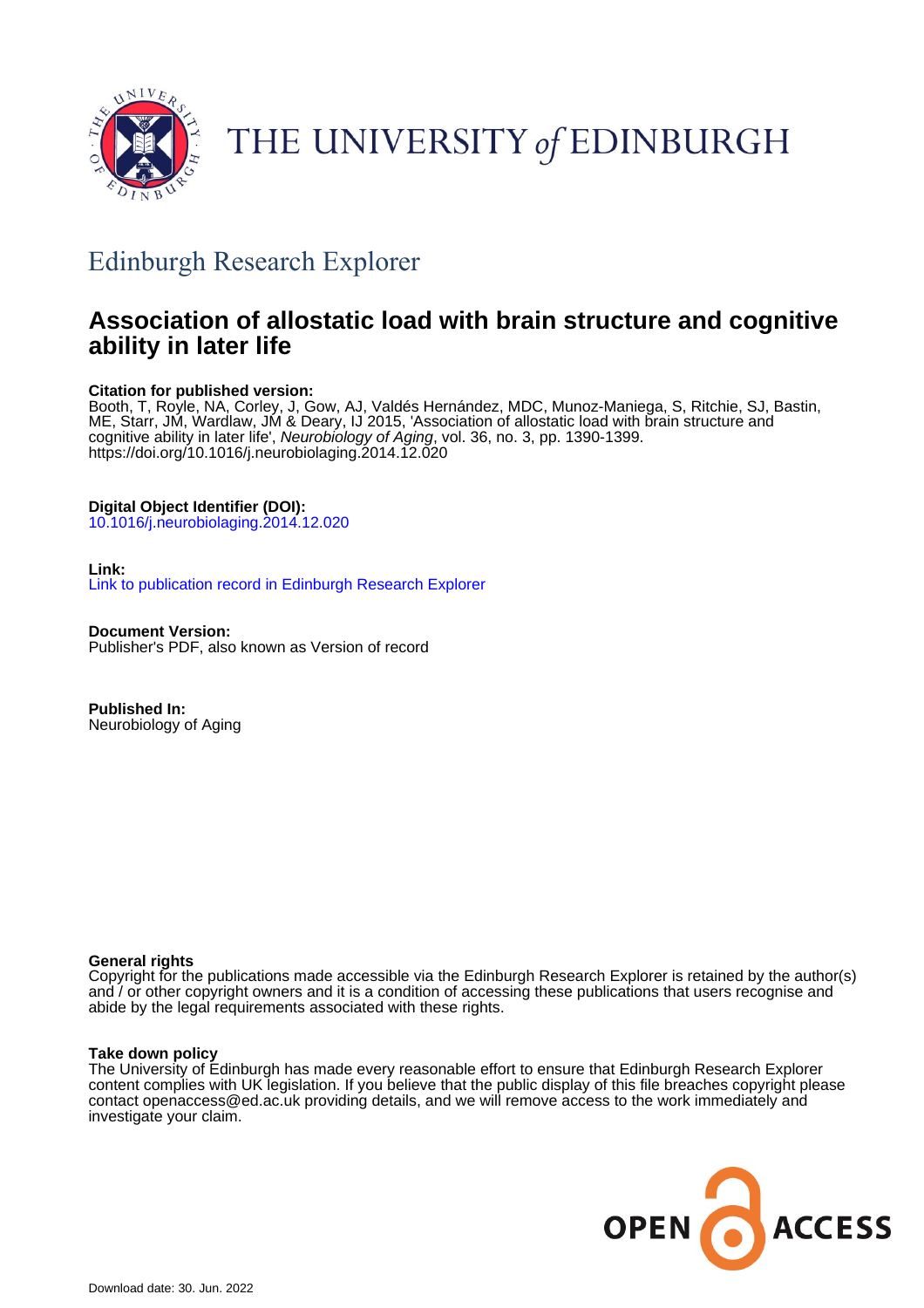#### Neurobiology of Aging  $36(2015)$  1390-[1399](http://dx.doi.org/10.1016/j.neurobiolaging.2014.12.020)

**Contents lists available at ScienceDirect** 

Neurobiology of Aging

journal homepage: [www.elsevier.com/locate/neuaging](http://www.elsevier.com/locate/neuaging)

# Association of allostatic load with brain structure and cognitive ability in later life

Tom Booth <sup>a, b,</sup> \*, Natalie A. Royle <sup>a, c</sup>, Janie Corley <sup>b</sup>, Alan J. Gow <sup>a, d</sup>, Maria del C. Valdés Hernández <sup>a, c</sup>, Susana Muñoz Maniega <sup>a, c</sup>, Stuart J. Ritchie <sup>a, b</sup>, Mark E. Bastin <sup>a, c</sup>, John M. Starr <sup>a, e</sup>, Joanna M. Wardlaw <sup>a, c</sup>, Ian J. Deary <sup>a, b</sup>

<sup>a</sup> Centre for Cognitive Ageing and Cognitive Epidemiology, The University of Edinburgh, Edinburgh, UK

**b** Department of Psychology, The University of Edinburgh, Edinburgh, UK

<sup>c</sup> Brain Research Imaging Centre, Division of Neuroimaging Sciences, The University of Edinburgh, Edinburgh, UK

<sup>d</sup> Department of Psychology, School of Life Sciences, Heriot-Watt University, Edinburgh, UK

e Geriatric Medicine Unit, The University of Edinburgh, Western General Hospital, Edinburgh, UK

## article info

Article history: Received 2 October 2013 Received in revised form 9 December 2014 Accepted 15 December 2014 Available online 22 December 2014

#### Keywords:

Allostatic load Cognitive ability White-matter volume Gray-matter volume Hippocampal volume Structural equation modeling

## **ABSTRACT**

Allostatic load (AL) has been proposed as a general framework for understanding the cumulative effects of life stress on individuals. Despite growing interest in AL, limited research has been conducted on aging samples. We consider the association of AL (operationalized by a range of inflammatory, cardiovascular, and metabolic measures) with a range of brain volume measurements and cognitive ability in a large cohort sample of older adults ( $n = 658$ , mean age = 72.5 years, standard deviation = 0.7) using structural equation modeling. AL was significantly inversely associated with total brain volume (range of standardized  $\beta = -0.16$  to  $-0.20$ ) and white-matter volume ( $-0.35$  to  $-0.36$ ) and positively with hippocampal volume (0.10-0.15) but not gray-matter volume (0.04). AL was also significantly inversely associated with general cognitive ability (range  $\beta = -0.13$  to  $-0.20$ ), processing speed ( $-0.20$  to  $-0.22$ ), and knowledge  $(-0.18$  to  $-0.20)$  but not memory or nonverbal reasoning. The associations of AL with cognitive abilities were not mediated by these brain volume measures. AL did not predict cognitive change from age 11 to approximately age 73. The findings suggest a link between AL and later life brain health and cognitive functioning.

 2015 The Authors. Published by Elsevier Inc. This is an open access article under the CC BY license ([http://creativecommons.org/licenses/by/4.0/](http://creativecommons.org/licenses/by/4.�0/)).

1. Introduction

The concept of "allostasis" has played a prominent role in recent stress research in both human and nonhuman animals. In brief, individuals are exposed to multiple stressors, both social and environmental, which induce a stress response. Allostasis refers to the process of fluctuating activity of the body's physiological systems in response to such stressors ([Sterling and Eyer, 1988](#page-10-0)). The primary systems of allostasis and the stress response include the neuroendocrine, sympathetic nervous, immune, metabolic, cardiovascular, and hypothalamic-pituitary-adrenal axis [\(Seplaki et al., 2006\)](#page-10-0). Common markers of allostatic load (AL) in the applied research include blood pressure, pulse pressure, heart rate variability, blood

\* Corresponding author at: Department of Psychology, Centre for Cognitive Ageing and Cognitive Epidemiology, The University of Edinburgh, 7 George Square, Edinburgh EH8 9JZ, UK. Tel./fax: +44 1316503424.

E-mail address: [tom.booth@ed.ac.uk](mailto:tom.booth@ed.ac.uk) (T. Booth).

glucose, body mass index (BMI), high- and low-density lipoproteins (LDLs), fibrinogen, C-reactive protein (CRP), interleukin-6 (IL-6), epinephrine, and norepinephrine, to name but a few (see [Karlamangla et al., 2013; Juster et al., 2010](#page-10-0)). Regular or acute exposure to stressors may result in chronic imbalance across 1 or multiple of these systems, referred to as the "allostatic state." Over time, the biological aftermath of allostatic states accumulates, resulting in AL. AL, therefore, can be thought of as the biological "wear and tear" on the body as a result of its inability to cope with the stressful stimuli and events ([McEwen and Stellar,1993](#page-10-0)). Two principal concepts in AL theory are important with respect to the present study; namely, cumulative load and the central role played by the brain in allostasis.

As has been noted earlier, AL theoretically represents the accumulated damage of the allostatic process on the body over time. Therefore, time, in the case of the human life course, development and aging are important aspects of research into AL. Indeed, many models of life stress and AL focus on phasic periods of increased sensitivity to the detrimental effects of stressors in development (e.g., [Del Giudice et al., 2011,](#page-10-0) Adaptive Calibration Model), whereas







<sup>0197-4580/@ 2015</sup> The Authors. Published by Elsevier Inc. This is an open access article under the CC BY license ([http://creativecommons.org/licenses/by/4.0/\)](http://creativecommons.org/licenses/by/4.�0/). <http://dx.doi.org/10.1016/j.neurobiolaging.2014.12.020>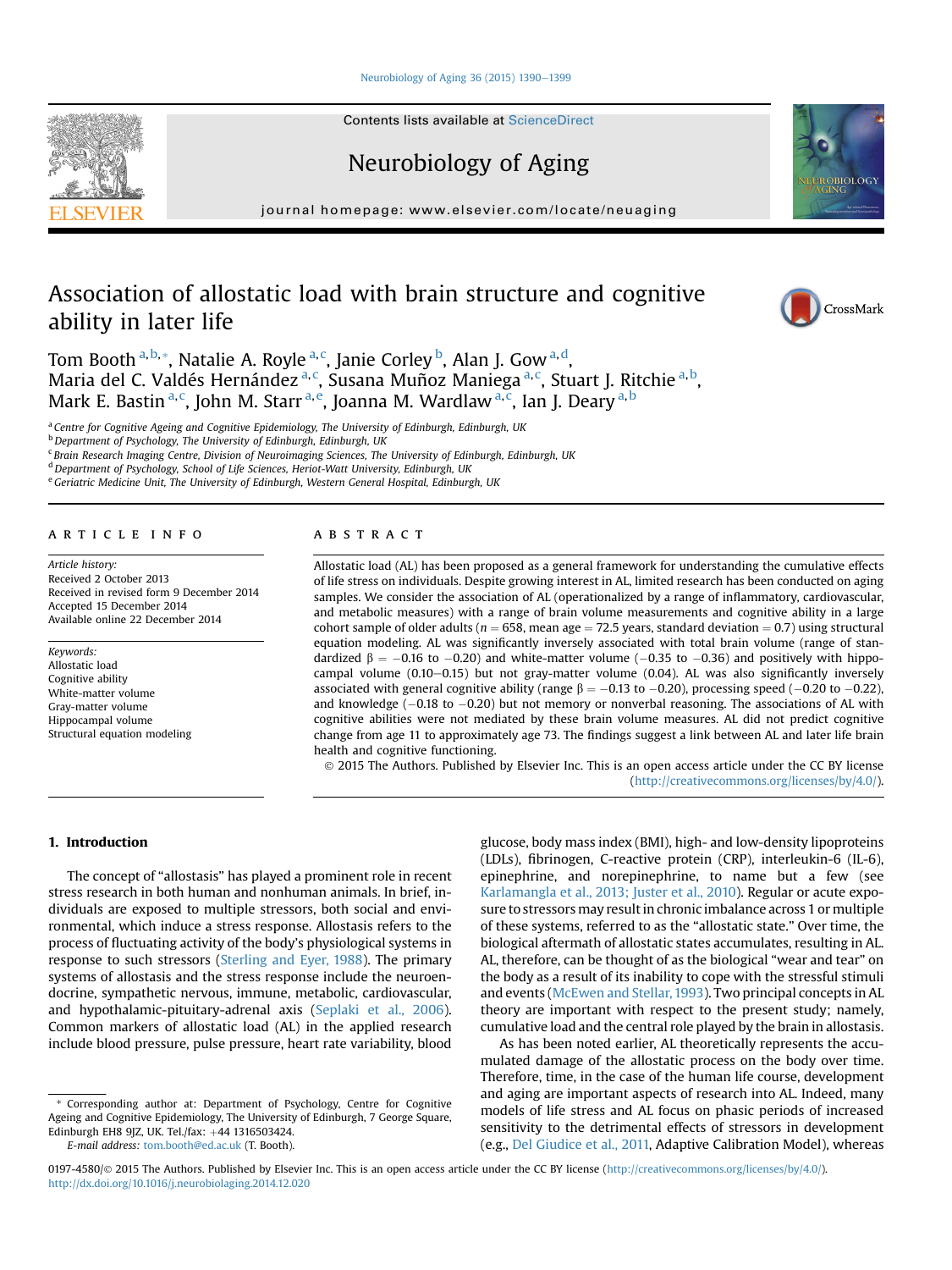#### <span id="page-2-0"></span>Table 1

Descriptive statistics of all study variables (for participants with MMSE scores >25)

| Variables                                        | $\boldsymbol{n}$ | Mean    | SD     | Skew    | Kurtosis |
|--------------------------------------------------|------------------|---------|--------|---------|----------|
| Age $(y)$                                        | 633              | 72.49   | 0.72   | 0.01    | $-0.86$  |
| Brain imaging                                    |                  |         |        |         |          |
| ICV $(cm^3)$                                     | 633              | 1450.87 | 140.35 | 0.19    | $-0.33$  |
| Total brain volume $\text{cm}^3$ )               | 630              | 1124.91 | 106.62 | 0.24    | $-0.03$  |
| White-matter volume $\text{cm}^3$ )              | 628              | 496.79  | 83.07  | 0.45    | 0.48     |
| Gray-matter volume $\rm (cm^3)$                  | 629              | 500.15  | 71.10  | 0.18    | 0.76     |
| Left hippocampal volume $\rm (cm^3)$             | 619              | 3.10    | 0.46   | 0.55    | 0.76     |
| Right hippocampal volume $\rm (cm^3)$            | 619              | 3.33    | 0.45   | 0.35    | 0.54     |
| Cognitive ability                                |                  |         |        |         |          |
| Logical Memory (immediate recall) WMS-III        | 633              | 46.26   | 10.08  | $-0.42$ | 0.32     |
| Logical Memory (delayed recall) WMS-III          | 633              | 29.25   | 7.86   | $-0.51$ | 0.25     |
| Verbal Paired Associates (first recall) WMS-III  | 625              | 2.84    | 2.31   | 0.61    | $-0.71$  |
| Verbal Paired Associates (second recall) WMS-III | 622              | 6.43    | 2.08   | $-1.33$ | 0.83     |
| Spatial Span (forward) WMS-III                   | 632              | 7.66    | 1.61   | $-0.07$ | $-0.45$  |
| Spatial Span (backward) WMS-III                  | 631              | 7.13    | 1.58   | $-0.01$ | $-0.32$  |
| Verbal Fluency Total Score                       | 632              | 43.60   | 12.42  | 0.29    | 0.12     |
| National Adult Reading Test                      | 632              | 34.91   | 7.75   | $-0.54$ | 0.00     |
| <b>WTAR</b>                                      | 632              | 41.54   | 6.45   | $-0.92$ | 0.68     |
| Simple Reaction Time Mean Score                  | 633              | 0.27    | 0.05   | 1.72    | 4.59     |
| Choice Reaction Time Mean Score                  | 633              | 0.64    | 0.08   | 0.73    | 1.17     |
| <b>Inspection Time Total Correct Responses</b>   | 621              | 111.66  | 11.31  | $-1.02$ | 2.92     |
| Digit Symbol WAIS-IIIUK                          | 632              | 56.85   | 11.97  | 0.18    | $-0.25$  |
| Digit Span (backward) WAIS-IIIUK                 | 633              | 7.96    | 2.26   | 0.31    | $-0.17$  |
| Block Design WAIS-IIIUK                          | 631              | 34.57   | 9.96   | 0.45    | 0.08     |
| Letter-Number Sequencing WAIS-IIIUK              | 633              | 11.14   | 2.91   | 0.43    | 0.35     |
| Matrix Reasoning WAIS-IIIUK                      | 632              | 13.57   | 4.86   | $-0.12$ | $-0.94$  |
| Symbol Search WAIS-III <sup>UK</sup>             | 632              | 25.01   | 5.88   | $-0.26$ | 0.83     |
| AL biomarkers                                    |                  |         |        |         |          |
| Fibrinogen                                       | 621              | 3.31    | 0.58   | 0.47    | 0.61     |
| <b>CRP</b>                                       | 617              | 2.90    | 5.62   | 9.91    | 128.85   |
| After log transformation                         | 617              | 0.16    | 0.50   | 0.05    | 0.24     |
| $IL-6$                                           | 617              | 2.05    | 1.80   | 3.05    | 12.49    |
| After log transformation                         | 617              | 0.20    | 0.29   | 0.36    | 1.26     |
| BMI                                              | 633              | 27.80   | 4.38   | 0.89    | 2.24     |
| Triglyceride                                     | 630              | 1.62    | 0.78   | 1.11    | 1.13     |
| <b>HDL</b>                                       | 630              | 1.47    | 0.43   | 0.93    | 1.17     |
| <b>LDL</b>                                       | 629              | 2.94    | 1.02   | 0.36    | 0.29     |
| HbAlc                                            | 627              | 5.73    | 0.64   | 2.21    | 6.51     |
| Mean DBP                                         | 631              | 77.44   | 9.68   | 0.20    | 0.00     |
| Mean SBP                                         | 631              | 147.40  | 18.56  | 0.14    | 0.29     |
| Medications                                      |                  | Yes     | No     |         |          |
| Antihypertensive                                 | 633              | 332     | 301    |         |          |
| Anti-inflammatory                                | 633              | 64      | 569    |         |          |
| Lipid lowering                                   | 633              | 214     | 419    |         |          |
| Insulin                                          | 633              | 8       | 625    |         |          |
| Other diabetes                                   | 633              | 40      | 593    |         |          |
| Any medications                                  | 633              | 559     | 74     |         |          |
| Demographics                                     |                  |         |        |         |          |
| Years of education                               | 633              | 10.84   | 1.14   | 0.71    | 2.31     |
| Childhood SES                                    | 577              | 2.91    | 0.90   | 0.19    | 3.61     |
| <b>Adulthood SES</b>                             | 622              | 2.35    | 0.95   | 0.09    | 1.99     |
| Sex                                              |                  | M       | F      |         |          |
|                                                  | 633              | 331     | 302    |         |          |
|                                                  |                  |         |        |         |          |

Key: AL, allostatic load; BMI, body mass index; CRP, C-reactive protein; DBP, diastolic blood pressure; F, female; HbA1c, glycated hemoglobin; HDL, high-density lipoprotein; ICV, intracranial volume; IL-6, interleukin-6; LDL, low-density lipoprotein; M, male; MMSE, Mini-Mental State Examination; SBP, systolic blood pressure; SD, standard deviation; SES, socioeconomic status; WAIS, Wechsler Adult Intelligence Scale; WMS, Wechsler Memory Scale; WTAR, Wechsler Test of Adult Reading.

the importance of studying the impact of AL in aging has also been noted ([Ganzel et al., 2010; Karlamangla et al., 2002](#page-10-0)). It is also of interest to note the overlap between suggested lists of biomarkers of aging (e.g., [Dowd and Goldman, 2006](#page-10-0)) and markers of AL (e.g., [Juster et al., 2010](#page-10-0)).

AL is conceptualized as a cumulative process. As such, it is plausible to suggest that even if individuals have low AL during early adulthood, the passage of time may lead to increased AL in later life. [Crimmins](#page-10-0) [et al. \(2003\)](#page-10-0) found, using the National Health and Nutrition Examination Survey study data, that, whereas AL increased from the 20's to the 60's, levels of AL stabilized during the 70's and 80's. However, caution is required in interpretation of these trends as they are based on cross-sectional data and, therefore, are likely to partially reflect a survival effect, whereby those lowest in AL reach older ages.

A number of studies have considered the impact of AL on mortality (e.g., [Goldman et al., 2006; Gruenewald et al., 2006;](#page-10-0) [Karlamangla et al., 2006; Seeman et al., 2004\)](#page-10-0) and cognitive and health declines in aging (for a summary, see [Juster et al.,](#page-10-0) [2010,](#page-10-0) Table 1). With respect to cognitive ability, a recent crosssectional study by [Karlamangla et al. \(2013\)](#page-10-0) using data from a subset of the Midlife in the United States Study ( $n = 1076$ , mean age  $= 57$  [range, 49–66] years) found that AL significantly negatively predicted episodic memory score ( $p < 0.001$ ) and executive function ( $p < 0.001$ ) accounting for 4.9% and 7.3% of the variance, respectively. These results remained significant after adjusting for covariates. In that study, AL was measured based on 24 biomarkers taking percentage risk cut points to produce a single sum score. In a series of analyses using the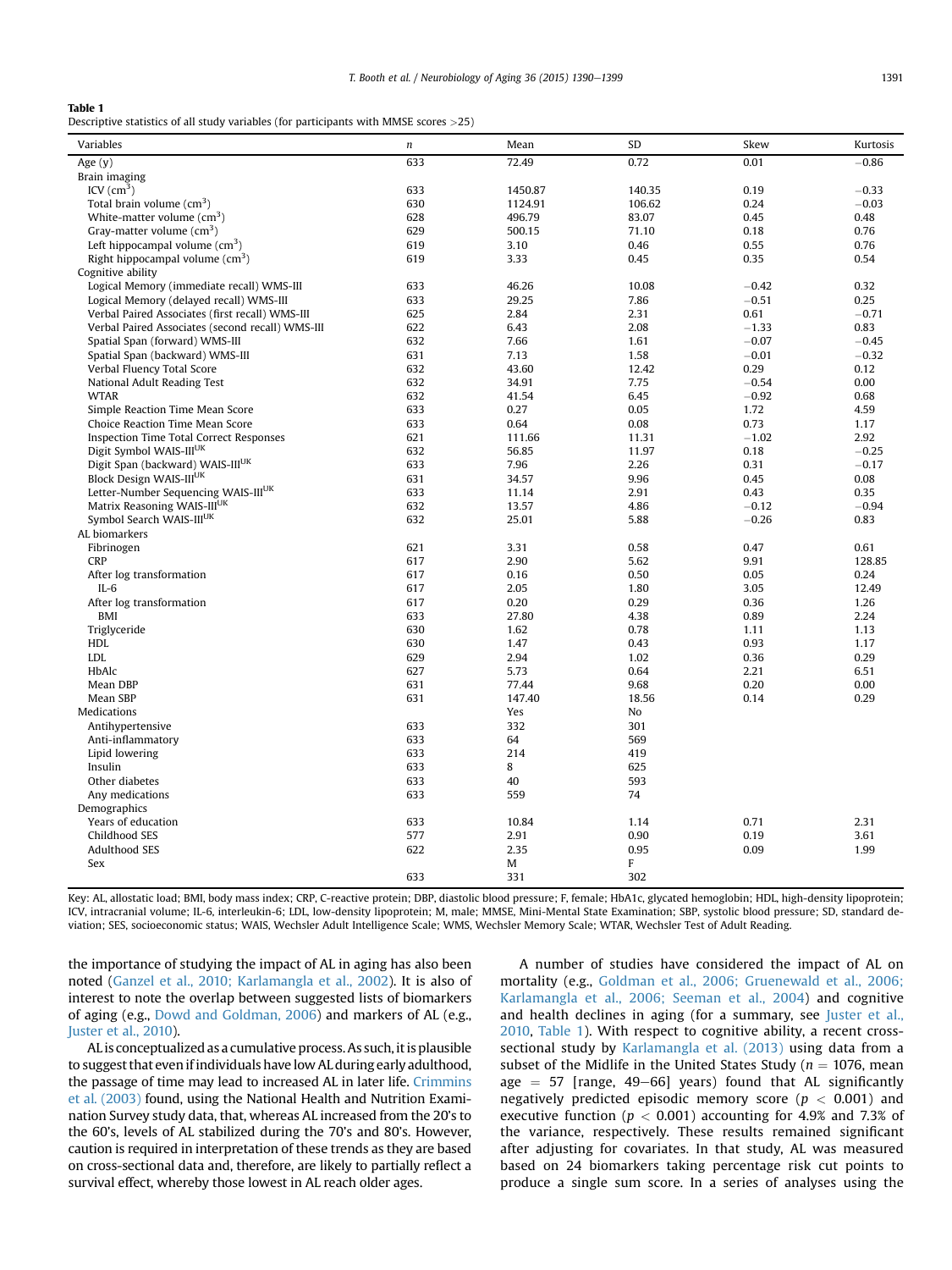McArthur Studies of Successful Aging, [Seeman et al. \(1997\),](#page-10-0) [\(2001\)](#page-10-0) showed AL, measured by 10 biological markers, significantly predicted cognitive decline across 3 ( $r = -0.08$ ,  $p < 0.05$ , specifically here for memory) and 7 (unstandardized  $b = -0.58$ ,  $p = 0.03$ ) years. In both studies, cognitive ability was assessed by a sum score of tasks designed to measure language, abstraction, spatial ability, and memory, with change assessed by including baseline ability as a covariate.

In a similar series of studies on the Taiwanese Social Environment and Biomarkers of Aging sample, [Seplaki et al. \(2006\)](#page-10-0) investigated AL associations with cognitive ability and using multiple different quantitative methods. For example, [Seplaki et al. \(2006\)](#page-10-0) compared the predictive power of a simple risk sum score of AL to a grade of membership model score for AL that captures an individual's difference from a "low-risk" AL profile based on AL biomarkers and a cognitive ability score measured by modified versions of the Rey Auditory Verbal Learning Test and the Digit Symbol Backward Test. They found that both the sum score and the grade of membership score significantly and negatively predicted cognitive ability ( $p < 0.01$  and  $p < 0.05$ , respectively). Although not intended to be exhaustive, these studies highlight the accumulating evidence that greater AL is associated with lower level and decline in cognitive ability in aging.

Second, central to theorizing on allostasis and AL has been the role of the brain as the central mediator of the stress response (for recent discussions, see [Ganzel and Morris, 2011; Ganzel et al., 2010;](#page-10-0) [McEwen and Gianaros, 2010\)](#page-10-0). In particular, the hippocampus, amygdala, hypothalamus, and prefrontal cortex have all been proposed as primary locations for both the adaptive and maladaptive effects of stress responsivity [\(McEwen and Gianaros, 2010\)](#page-10-0). Much research has been published exploring the associations among negative life experiences, stress and related neurochemical exposures, and brain integrity in both younger and older samples. For example, [Ansell et al. \(2012\)](#page-9-0) showed that a measure of cumulative adversity, the cumulative adversity interview, which assesses stressful life events and perceived stressors, was associated with reduced gray-matter volumes in a number of brain regions. [Satizabal et al. \(2012\)](#page-10-0) found significant associations between IL-6 and CRP (that are regularly used as biomarkers of AL) with brain white-matter hyperintensities and total gray-matter volume and IL-6 with hippocampal volumes in a sample of 1841 participants aged 65-80 (mean 72.5) years. Furthermore, as has been noted by [Ganzel et al. \(2010\),](#page-10-0) there is an overlap between those regions of the brain known to be affected by stress and those that undergo greatest atrophy in aging.

However, despite the central role of the brain in allostasis, the growing body of research on the impact of AL on cognitive ability in aging and the well-known associations between brain integrity and cognitive ability across the life course (for reviews, see [Deary et al.,](#page-10-0) [2010a; Salthouse, 2011\)](#page-10-0), there remains little to no research exploring the interplay among AL, cognitive functioning, and brain structure in aging. As such, the primary aim of this study was to report on such associations in a large generally healthy cohort of community-dwelling older adults. Specifically, we test whether AL is associated with general cognitive ability, processing speed, and a range of brain volume measures in older age. Further, we test whether brain volume mediates any association of AL with cognitive ability in later life.

#### 2. Methods

#### 2.1. Participants

Participants were drawn from the Lothian Birth Cohort 1936 (LBC1936). The LBC1936 is a longitudinal study of aging comprising surviving members of the Scottish Mental Survey 1947, who were resident in the Lothians (the City of Edinburgh and its surrounding area) at the time of the recruitment. At wave 1 recruitment, 1091 (male  $=$  548 and female  $=$  543) generally healthy participants with a mean age of 69.5 (standard deviation  $[SD] = 0.8$ ) years entered the study. At wave 2, 866 (male  $=$  448 and female  $=$  418) participants returned with a mean age of 72.5 ( $SD = 0.7$ ) years. Further details can be found in the study protocol papers (see [Deary et al., 2007,](#page-10-0) [2011\)](#page-10-0). Of the 866, 700 underwent brain magnetic resonance imaging (MRI), of whom 679 had usable imaging measures for the present study [\(Wardlaw et al., 2011\)](#page-10-0). A further 21 participants were removed who did not have blood examination data. Last, 25 participants were removed who scored lower than 26 on the Mini-Mental State Examination [\(Folstein et al., 1975](#page-10-0)). Scores less than 26 have been argued to be indicative of mild cognitive impairment and which may be indicative of early signs of dementia. This resulted in a final sample size of 633. With the exception of age 11 cognitive ability and the socioeconomic variables described subsequently, all measures used in the present study were taken from wave 2 of testing.

#### 2.2. Measures

#### 2.2.1. Allostatic load

The present study is based on 10 biomarkers identified to represent different contributing factors to AL, namely, fibrinogen, triglyceride, high-density lipoprotein (HDL) and LDL, from which total cholesterol and cholesterol-HDL ratio were obtained, glycated hemoglobin, CRP, IL-6, BMI, and mean systolic blood pressure (SBP) and diastolic blood pressure (DBP). Blood samples were taken during participants' physical examination at wave 2 of testing. Information on the collection of these variables has been reported previously [\(Booth et al., 2013a](#page-9-0)) and is reproduced here in Supplementary Material E1.

To the best of the authors' knowledge, all participants were well at the time of testing, but we cannot rule out imminent or recent influenza, sinusitis, or other potential short-term causes of raised inflammatory markers.

#### 2.2.2. Cognitive ability

The suite of the cognitive tests was designed to measure multiple aspects of cognitive ability known to be important in aging. They included the Block Design, Matrix Reasoning, Digit Symbol Coding, Symbol Search, and Letter-Number Sequencing subtests of the Wechsler Adult Intelligence Scale, Logical Memory (immediate and delayed recall), Verbal Paired Associates (immediate and delayed recall), Digit Span (backward), Spatial Span (forward and backward) subtests of the Wechsler Memory Scale; the National Adult Reading Test; the Wechsler Test of Adult Reading; verbal fluency; simple and 4-choice reaction time tasks; and finally an inspection time task of visual processing efficiency. To test whether contemporaneous associations between AL and cognitive ability hold after controlling for prior ability, we also included participants' cognitive ability scores on the Moray House Test No. 12 from the Scottish Mental Survey 1947, completed when participants were aged 11 years. Specific details about each test can be found in the LBC1936 study protocol [\(Deary et al., 2007\)](#page-10-0) and in the Supplementary Material E2.

#### 2.2.3. Image acquisition

Structural MRI data were obtained from a GE Signa Horizon HDxt 1.5-T clinical scanner (General Electric, Milwaukee, WI, USA) using a self-shielding gradient set with maximum gradient strength of 33 m/Tm and an 8-channel phased-array head coil. The examination included T2-weighted (T2W) (repetition time [TR]/echo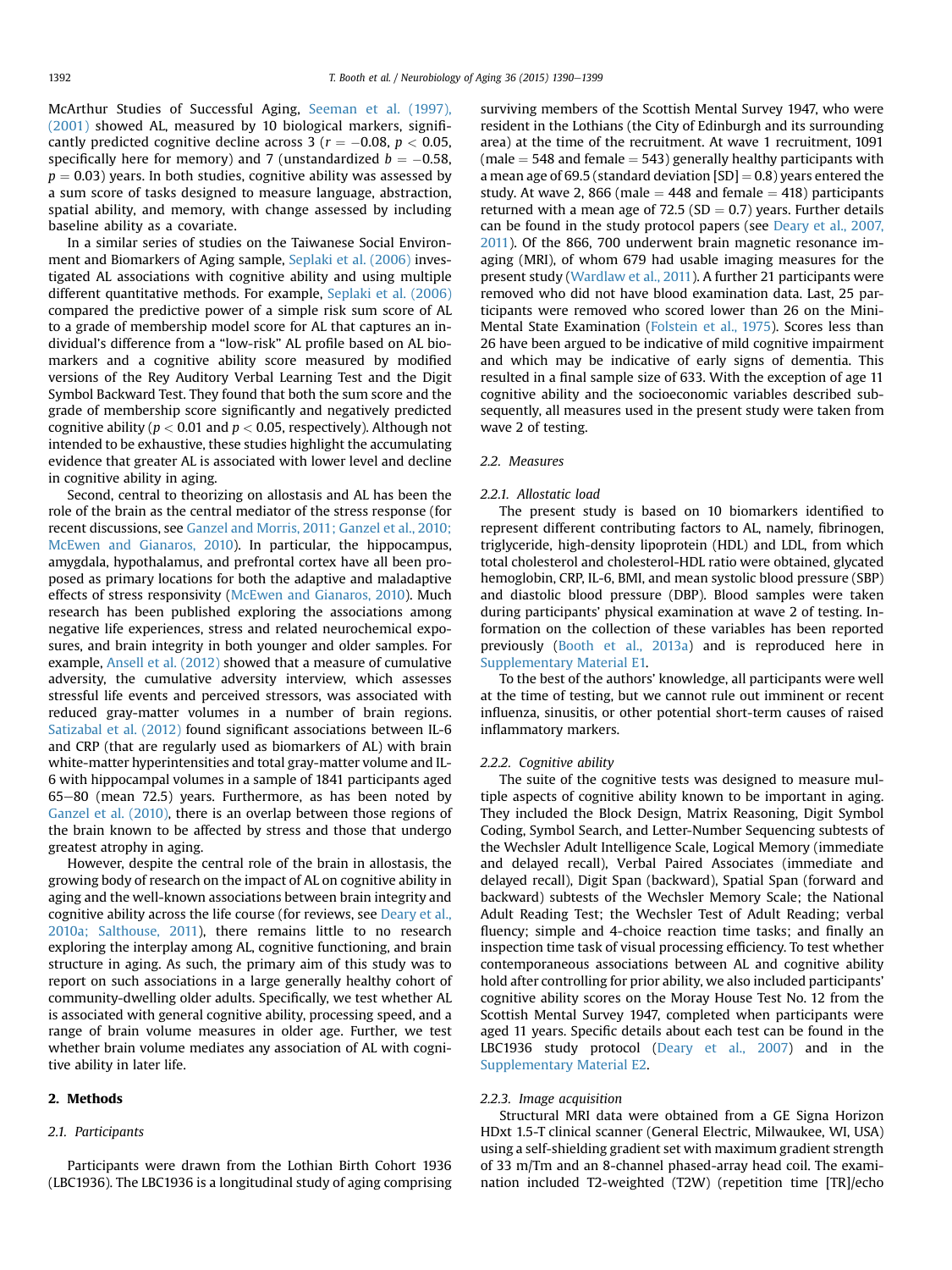<span id="page-4-0"></span>time  $[TE] = 11,320/102 \text{ ms}$ ,  $T2*W (TR/TE = 940/15 \text{ ms})$ , and fluidattenuated inversion recovery–weighted (TR/TE/inversion time  $=$ 9000/140/2200 ms) axial scans and a high-resolution T1W volume sequence (TR/TE/inversion time  $= 9.8/4/500$  ms) acquired in the coronal plane. The full procedure (which also included diffusiontensor-MRI measurements not used for the present study) took approximately 70 minutes for each participant. [Wardlaw et al.](#page-10-0) [\(2011\)](#page-10-0) provide all details of the imaging protocol.

#### 2.2.4. Image analyses

All image analyses were performed by trained analysts blinded to the participant information (see supplementary Material E3). Intracranial volume (ICV) was defined as including the contents within the inner skull table with its inferior limit in the axial slice just superior to the tip of the odontoid peg at the foramen magnum and superior to the inferior limits of the cerebellar tonsils [\(Wardlaw](#page-10-0) [et al., 2011](#page-10-0)). The ICV, which includes brain tissue, cerebrospinal fluid (CSF), veins, and dura, was obtained semiautomatically using the T2\*W sequence, with the Object Extraction Tool in Analyze 9.0 (AnalyzeDirect Inc, Mayo Clinic) providing an initial segmentation that was manually edited to remove erroneous structures.

CSF and white and gray matter were extracted using MCMxxxVI ([Valdés Hernández et al., 2010, 2012\)](#page-10-0). The combination of T2\*W and fluid-attenuated inversion recovery volumes were used to extract CSF, and the CSF masks were then subtracted from the ICV to provide a measure of total brain volume. White-matter masks were produced by fusing T2W and T1W volumes to give good white- and/ or gray-matter contrast; white-matter hyperintensities were not included in the white-matter segmentation. Gray-matter masks were calculated by subtracting the white-matter masks and whitematter hyperintensity binary masks from the brain tissue masks created previously.

Hippocampal volumes were acquired from the T1W scans using the freely available software FSL\_FIRST ([Patenaude et al., 2011](#page-10-0)); and all outputs were visually inspected and manually edited, where necessary, by a trained image analyst. All volumetric measures were adjusted for ICV before use in the structural models.

#### 2.2.5. Socioeconomic variables

At testing wave 1, participants provided the following 3 variables at an interview. First, they noted their number of years of formal, full-time education. Second, they provided the socioeconomic classification of the occupation held by their father at the time of their birth in 1936. This was rated on the scale of the General Register Office's Census 1951 Classification of Occupations, which rates occupations on a 5-class scale from the professional (class I) to unskilled (class V). Third, they provided the socioeconomic classification of the most prestigious job they held before retirement, rated on the same scale as the father's occupation, with one difference: class III was split into manual and nonmanual occupations (Offi[ce of Population Censuses and](#page-10-0) [Surveys, 1951, 1980](#page-10-0)).

#### 2.3. Analysis strategy

We applied structural equation modeling (SEM) first to establish plausible measurement models for the constructs of interest (AL and cognitive ability) and to test the proposed associations between the constructs (see Section 2.3.2). SEM has a number of advantages over other statistical approaches, and it specifically (i) allows for the direct modeling of error-free latent constructs of interest and their associations with other variables in the model, (ii) can handle multiple data types and non-normality in indicator variables, (iii) can handle missing data, (iv) is a multivariate approach, and (v) provides a large number of diagnostic indices for evaluation of the



Fig. 1. Structural model with standardized parameter estimates for general cognitive ability. Ellipses indicate latent variables where measurement model parameters are excluded for clarity of presentation. Rectangles indicate observed variables. Italicized values with dotted paths are nonsignificant. Nonitalicized values are significant at  $p <$ 0.05. Abbreviations: AL, allostatic load; g, general cognitive ability; GM, gray-matter volume; Hipp. L, left-hemisphere hippocampal volume; Hipp. R, right-hemisphere hippocampal volume; TBV, total brain volume; WM, white-matter volume.

adequacy of the model. Supplementary Material E4 provides a brief introduction to SEM.

#### 2.3.1. Measurement models

For both AL and cognitive abilities, we fit confirmatory bifactor measurement models based on the previous studies on the current sample [\(Booth et al., 2013a, 2013b](#page-9-0)). [Booth et al. \(2013a\)](#page-9-0) discuss the benefits of the bifactor model for neuroimaging studies of cognitive ability (for general discussion, see also [Colom and Thompson, 2011;](#page-9-0) [Reise, 2012](#page-9-0)). Briefly, the bifactor model characterizes the observed correlations among variables as being accounted for by a single general factor and specific factors related to smaller clusters of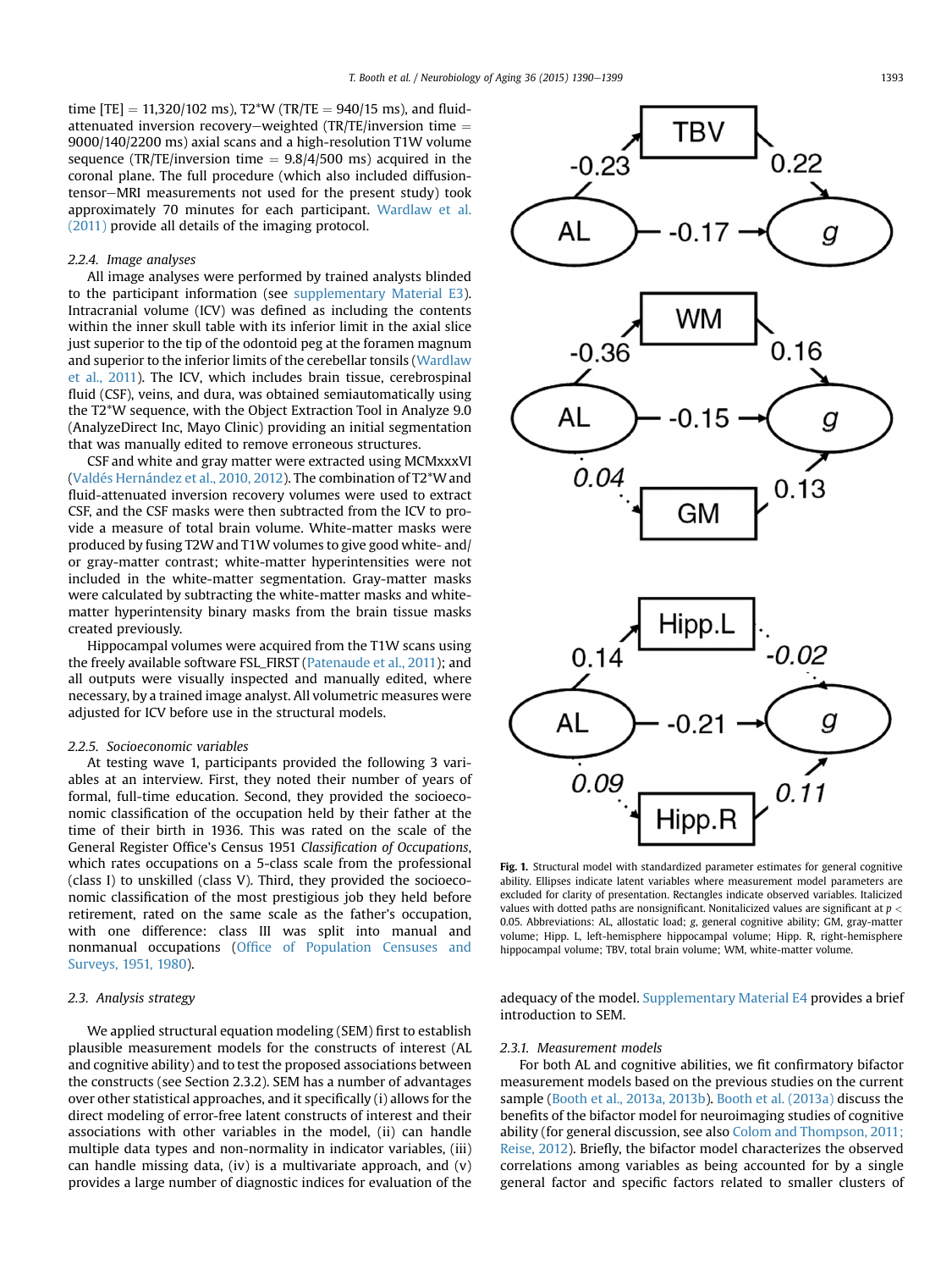<span id="page-5-0"></span>

WM  $-0.35$ -0.06 Know Αl 0.05  $0.14$ GM Hipp.l  $0.14$ 0.11 Know Al 0.11  $0.02$ Hipp.R

TBV

.18

-0.14

Know

 $-0.20$ 

Al

Fig. 2. Structural model with standardized parameter estimates for processing speed. Ellipses indicate latent variables where measurement model parameters are excluded for clarity of presentation. Rectangles indicate observed variables. Italicized values with dotted paths are nonsignificant. Nonitalicized values are significant at  $p < 0.05$ . Abbreviations: AL, allostatic load; GM, gray-matter volume; Hipp. L, left-hemisphere hippocampal volume; Hipp. R, right-hemisphere hippocampal volume; speed, processing speed; TBV, total brain volume; WM, white-matter volume.

variables. As such, the bifactor model partitions variance in the observed variables into that which is common to all variables and that which is common to smaller subsets of variables ([Reise, 2012\)](#page-10-0). Importantly, this provides robust estimates for the general latent factor and estimates of specific factors that are free of variance associated with the general factor. Thus, bifactor models are particularly useful when researchers are interested in estimates of a general factor, here general cognitive ability (g) and AL, and independent latent estimates of specific factors, here specific abilities.

For cognitive abilities, we reestimate the model presented in [Booth](#page-9-0) [et al. \(2013a\)](#page-9-0) in the current sample. Briefly, 5 latent factors were estimated: g (loaded by all 18 subtests); processing speed (loaded by

Fig. 3. Structural model with standardized parameter estimates for knowledge. Ellipses indicate latent variables where measurement model parameters are excluded for clarity of presentation. Rectangles indicate observed variables. Italicized values with dotted paths are nonsignificant. Nonitalicized values are significant at  $p < 0.05$ . Abbreviations: AL, allostatic load; GM, gray-matter volume; Hipp. L, left-hemisphere hippocampal volume; Hipp. R, right-hemisphere hippocampal volume; know, knowledge; TBV, total brain volume; WM, white-matter volume.

Digit Symbol, simple reaction time, choice reaction time, and Symbol Search and inspection time); verbal memory (loaded by Logical Memory and Verbal Paired Associates [immediate and delayed recall]); nonverbal reasoning (loaded by Matrix Reasoning, Block Design, Digit Span [backward], Letter-Number Sequencing and Spatial Span [forward and backward]); and knowledge (loaded by National Adult Reading Test, Wechsler Test of Adult Reading, and verbal fluency). All factors were uncorrelated, meaning the estimates of each construct were independent. Latent factors were identified by fixing the variance of the latent factor to 1.0 [\(Bollen, 1989\)](#page-9-0).

AL has been previously assessed in the current sample using higher order SEMs [\(Booth et al., 2013a\)](#page-9-0). We use the same set of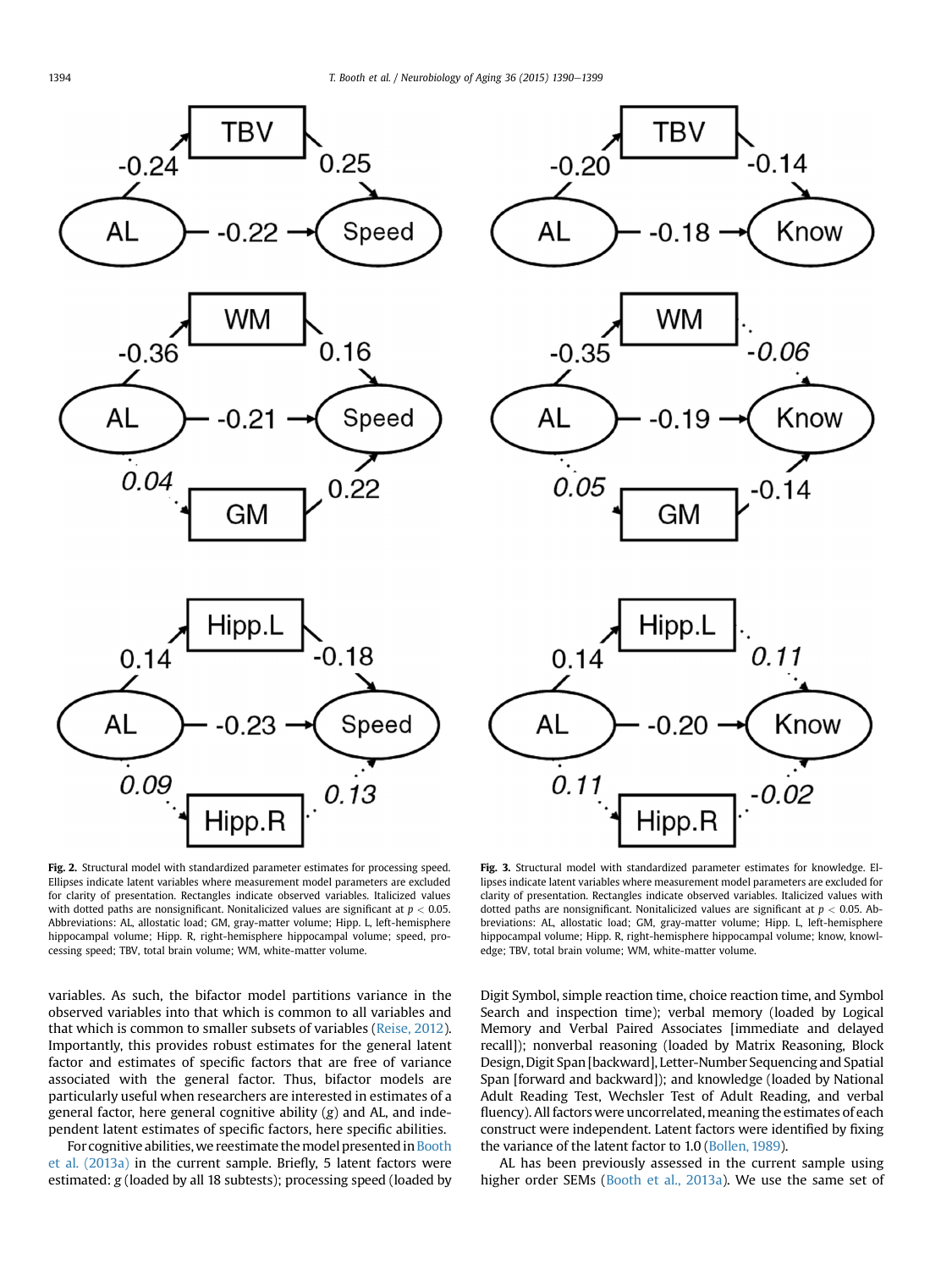<span id="page-6-0"></span>

| Table 2                                                                                                                                         |
|-------------------------------------------------------------------------------------------------------------------------------------------------|
| Unadjusted Pearson correlations between primary constructs of interest based on pairwise complete observations (only including MMSE scores >25) |

| Variables                              |                          | 2                        | 3         | 4          | 5         | 6          |         | 8         | 9          | 10      | 11              | 12      | 13        | 14        |
|----------------------------------------|--------------------------|--------------------------|-----------|------------|-----------|------------|---------|-----------|------------|---------|-----------------|---------|-----------|-----------|
| Age 11 IO                              | $\overline{\phantom{a}}$ |                          |           |            |           |            |         |           |            |         |                 |         |           |           |
| $AL^a$                                 | $-0.11***$               | $\overline{\phantom{0}}$ |           |            |           |            |         |           |            |         |                 |         |           |           |
| General cognitive ability $(g)^d$      | $0.65***$                | $-0.12**$                |           |            |           |            |         |           |            |         |                 |         |           |           |
| Processing speed <sup>a</sup>          | 0.04                     | $-0.11***$               | $0.21***$ |            |           |            |         |           |            |         |                 |         |           |           |
| Verbal declarative memory <sup>a</sup> | 0.03                     | 0.04                     | $0.14***$ | $-0.17***$ | -         |            |         |           |            |         |                 |         |           |           |
| Knowledge <sup>a</sup>                 | $0.41***$                | $-0.09*$                 | $0.22***$ | $-0.30***$ | $-0.02$   | -          |         |           |            |         |                 |         |           |           |
| Nonverbal reasoning <sup>a</sup>       | 0.03                     | 0.04                     | $0.17***$ | 0.08       | $-0.09*$  | $-0.33***$ |         |           |            |         |                 |         |           |           |
| Total brain volume                     | 0.08                     | $-0.14***$               | $0.23***$ | $0.21***$  | 0.05      | $-0.07$    | 0.06    |           |            |         |                 |         |           |           |
| White-matter volume                    | 0.07                     | $-0.24***$               | $0.14***$ | $0.11***$  | $-0.04$   | 0.06       | $-0.02$ | $0.37***$ |            |         |                 |         |           |           |
| Gray-matter volume                     | $-0.03$                  | 0.02                     | 0.07      | $0.11***$  | $0.12***$ | $-0.10**$  | 0.07    | $0.32***$ | $-0.37***$ | _       |                 |         |           |           |
| Hippocampal volume (L)                 | 0.04                     | $0.10*$                  | 0.01      | $-0.08*$   | $0.10*$   | 0.07       | $-0.02$ | $0.24***$ | $0.17***$  | $-0.04$ | $\qquad \qquad$ |         |           |           |
| Hippocampal volume $(R)$               | 0.03                     | $0.09*$                  | 0.04      | $-0.03$    | 0.05      | 0.04       | $-0.01$ | $0.25***$ | $0.21***$  | $-0.01$ | $0.74***$       | -       |           |           |
| Years of education                     | $0.42***$                | $-0.10**$                | $0.45***$ | $-0.05$    | 0.04      | $0.42***$  | $-0.04$ | $-0.01$   | 0.04       | $-0.06$ | $-0.01$         | $-0.02$ |           |           |
| Childhood SES                          | $0.17***$                | 0.04                     | $0.17***$ | 0.00       | $-0.05$   | $0.20***$  | $-0.06$ | 0.00      | $0.11*$    | $-0.06$ | $-0.08$         | $-0.01$ | $0.31***$ |           |
| <b>Adulthood SES</b>                   | $0.34***$                | $-0.09*$                 | $0.35***$ | 0.02       | 0.00      | $0.25***$  | $-0.02$ | 0.05      | $0.11***$  | $-0.03$ | 0.06            | 0.07    | $0.41***$ | $0.19***$ |

\*\*\*p < 0.001, \*\*p < 0.01, and  $p$  < 0.05.

Key: AL, allostatic load; SD, standard deviation; SES, socioeconomic status; L, left; MMSE, Mini-Mental State Examination; R, right.

Estimates of these variables were derived using regression-based factor scores from the measurement models estimated in Mplus.

indicator variables but apply confirmatory bifactor modeling. Four latent factors were estimated: AL (loaded by all 10 indicators), blood pressure (loaded by mean DBP and SBP), metabolism (loaded by triglyceride, HDL, LDL, glycated hemoglobin, and BMI), and inflammation (loaded by fibrinogen, CRP, and IL-6). As with the cognitive model, latent variables were identified by fixing their variance to 1.0, and the latent variables were uncorrelated (independent).

[Booth et al. \(2013a\)](#page-9-0) previously found that the measurement of AL varied across groups dependent on their medication status. Therefore, medications were classified (by JMS) into antiinflammatory, antihypertensive, lipid lowering, insulin, and other diabetes medications, with medication status defined as taking any  $\geq$ 1 of these medications and tested both the AL and cognitive ability measurement models for equivalence across medication status groups.

We use multigroup SEMs to first test for measurement invariance of the latent variables across groups. Tests of measurement invariance provide a formal test of whether the latent constructs of interest can be considered equivalent across groups ([Millsap, 2011](#page-10-0)). If measurement invariance is established, structural parameters (regression paths among latent variables) can be meaningfully compared across groups. In multigroup SEM, this is achieved by testing the decrease in model fit when parameters are constrained to equality. Collectively, the series of multigroup models provides a rigorous statistical assessment of whether a whole-sample analysis is meaningful (for details, see Supplementary Material E4).

#### 2.3.2. Structural models

A series of models were then tested in which the associations among AL, cognitive abilities, and brain imaging variables were estimated. Across all models, we considered whether the direct association of AL with cognitive abilities was attenuated by inclusion of the brain imaging variables as mediators. We also considered the direct associations of AL on total brain, gray- and white-matter volumes, and hippocampal volumes (see Figs.  $1-3$ ).

#### 2.3.3. Model testing

All models were estimated in Mplus 6.0 ([Muthen and Muthen,](#page-10-0) [2010\)](#page-10-0) using robust maximum-likelihood estimation as a number of variables had small degrees of skew and kurtosis. Small amounts of missing data were present (see [Table 1,](#page-2-0) minimum covariance  $coverage = 92\%$ ). As such, full-information maximum-likelihood estimation was used, as this is considered to be one of the most robust methods for dealing with the missing data [\(Enders, 2010\)](#page-10-0).

Model fit was assessed based on the comparative fit index (CFI), Tucker-Lewis index (TLI), root-mean-square error of approximation (RMSEA), and standardized root-mean residual (SRMR). Based on the extant literature, investigating the performance of model fit indices (e.g., [Schermelleh-Engel et al., 2003\)](#page-10-0), we consider model fit values  $>$  0.95 for the CFI and TLI,  $<$  0.05 for the RMSEA, and  $<$  0.06 for the SRMR to be indicative of good model fit. We note, however, that all cutoffs are to some degree arbitrary ([Marsh et al., 2005\)](#page-10-0) but consider these values to provide reasonable assurance that models are adequate representations of the data and that parameters can be substantively interpreted. Input variables for all analyses were standardized residuals after regressing on age and sex for the cognitive variables and age, sex, handedness, and ICV for the volumetric imaging variables. We controlled for ICV to take account of differences in head size across participants. Controlling for age may be important in understanding whether the effects of AL in later life are independent of chronological age.

## 3. Results

Descriptive statistics for all variables are shown in [Table 1.](#page-2-0) Both CRP and IL-6 had large skew and kurtosis. As such, and in keeping with the previous studies, we log transformed these variables. As can be seen from [Table 1,](#page-2-0) log transformation was successful in reducing the skew and kurtosis of CRP and IL-6.

The results of the multigroup measurement models suggested that both the AL model and the cognitive ability model were invariant across medication status. These findings differ from those in [Booth et al. \(2013a\), \(2013b\).](#page-9-0) These differences are driven by the difference in model specification (for further details, see Supplementary Material E5).

#### 3.1. Measurement models

The measurement model for cognitive ability showed good fit to the data ( $\chi^2$  = 313.02 [114],  $p < 0.001$ ; CFI = 0.958; TLI = 0.944; RMSEA =  $0.053$ , 95% confidence interval =  $0.046-0.060$ ; and  $SRMR = 0.045$ ). The structural diagram is shown in Supplementary Material E6. The absolute magnitude of the factor loadings for g were all significant and ranged between 0.23 and 0.64, suggesting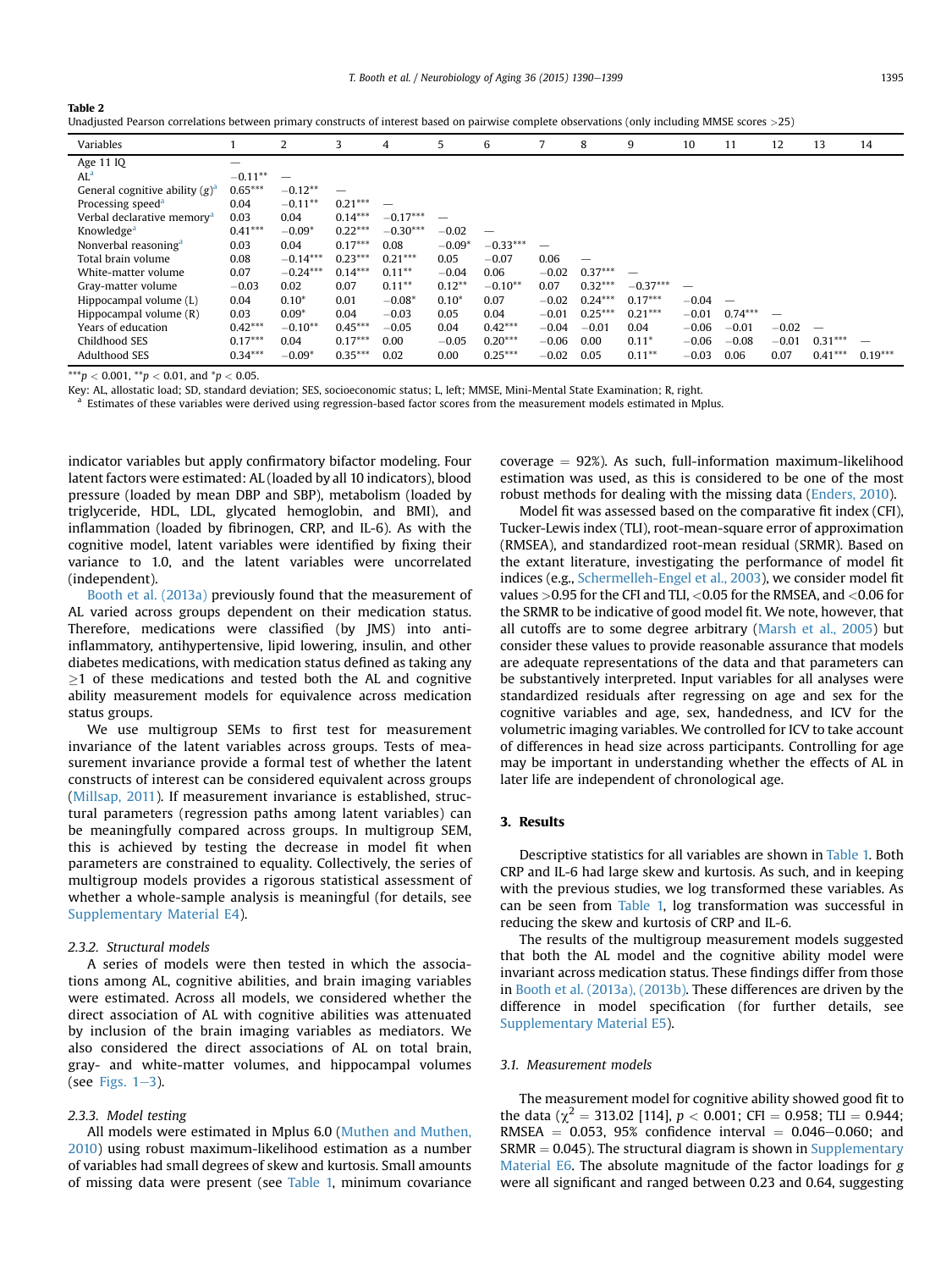the general ability factor accounted for between 5.3% and 41.0% of variance in the subtests.

The measurement model for AL also showed good fit to the data  $(\chi^2 = 68.34$  [26], p < 0.001; CFI = 0.956; TLI = 0.923; RMSEA = 0.051, 95% confidence interval =  $0.036-0.066$ ; and SRMR =  $0.036$ ). The structural diagram is shown in Supplementary Material E6. The factor loadings for the AL latent factor were variable. The loadings for fibrinogen and SBP and DBP were not significant. The absolute magnitude of loadings for the remaining biomarkers ranged from 0.30 to 0.57 suggesting between 9.0% and 32.5% of variance is explained by AL. As such, AL in the present study is primarily defined by inflammatory and metabolism biomarkers.

#### 3.2. Bivariate correlations

Before conducting the structural analyses, we computed the simple correlations between the main constructs of interest [\(Table 2\)](#page-6-0). AL had small but significant negative associations with total brain volume, white-matter volume, and bilaterally positively with hippocampal volume and is also significantly associated with g, processing speed and knowledge. Age 11 IQ showed a strong association with g but was also significantly associated with knowledge ( $r = 0.40$ ), and to a lesser extent AL ( $r = -0.11$ ).

#### 3.3. Structural models

All structural models (with and without the inclusion of brain imaging variables) showed good fit to the data (range CFI  $=$ 0.939-0.952; range TLI = 0.934-0.942; range RMSEA = 0.036–0.041; and range SRMR  $= 0.044$ –0.056). We first estimated the models without brain variables. In these models, the direct associations of AL with g (standardized  $\beta = -0.20, p < 0.01$ ), processing speed ( $\beta = -0.25$ ,  $p < 0.01$ ), and knowledge ( $\beta = -0.20$ ,  $p <$ 0.03) were all significant. The direct associations of AL with verbal declarative memory and nonverbal reasoning were all nonsignificant.

Next, we estimated the structural models including the brain imaging variables. Estimates of the structural parameters for the full structural models involving g, processing speed, and knowledge are shown in Figs.  $1-3$  $1-3$ , respectively. AL showed a significant asso-ciation ([Figs. 1](#page-4-0)–[3\)](#page-4-0) with total brain volume (range  $\beta = -0.20$ to  $-0.24$ , all p values  $< 0.02$ ). There was a significant association of AL with white-matter volume (range  $\beta = -0.35$  to  $-0.36$ , p values  $<$ 0.01) but not gray matter (all  $p$  values  $>$  0.30). AL was associated significantly with left hippocampal volume ( $\beta = 0.14$  in all models,  $p$  values  $<$  0.02) but not right hippocampal volume (all  $p$  values  $>$ 0.05).

Total brain ([Fig. 1](#page-4-0)), white- and gray-matter ([Fig. 2](#page-5-0)), and hippocampal [\(Fig. 3](#page-5-0)) volumes did not significantly attenuate the association between AL and g, processing speed, or knowledge.

Last, we considered the degree of attenuation of the direct effect of AL on the 3 cognitive ability measures. We compare the magnitude of the direct effect from the simple models including only AL and cognitive variables (discussed earlier) to those that include brain imaging measures as potential mediators. For g and processing speed, the largest attenuations ( $\Delta = 0.05$  and 0.04, respectively) were in models including gray- and white-matter volumes, whereas in the models for knowledge, the direct association of AL remained largely unchanged in all models (maximum  $\Delta = 0.02$  in the total brain volume model).

#### 3.4. Controlling for childhood cognitive ability

Next, we considered whether the associations of AL and brain imaging measures with cognitive abilities remained significant after controlling for childhood IQ. Prior ability is known to be the strongest predictor of current ability and, as such, is an important covariate. Furthermore, inclusion of prior ability allows us to consider if AL is associated with change in cognitive ability. Specifically, the residual of a given variable, here cognitive ability, after regressing out variance associated with this variable from an earlier point in time, represents the deviation from the mean of the previous time point or the change over time. Inclusion of age 11 IQ score as a predictor of AL and later life cognitive ability attenuated the associations between AL and g (attenuation range  $\Delta = -0.06$ to  $-0.11$  standardized units, all now not significant) and knowledge (range  $\Delta = -0.09$  to  $-0.11$ , all now not significant) and resulted in nonsignificant direct paths. However, age 11 IQ did not attenuate the association between AL and processing speed (largest attenuation  $\Delta = -0.02$ ); in all models, the AL-speed association remained significant.

#### 3.5. Controlling for socioeconomic variables

Previous results indicate that higher socioeconomic status (SES) may be protective against AL (e.g., [Evans and Kim, 2007; Seeman](#page-10-0) [et al., 2010](#page-10-0)). Bivariate correlations ([Table 1,](#page-2-0) lower 3 rows) indicated that the 3 socioeconomic measures used, years of education, childhood SES, and adulthood SES, had some significant relations to AL and to the cognitive variables. For these reasons, we reran our series of models, this time controlling the latent AL variable and the later-life cognitive ability factor for, first, education, and, second, both the participant's SES from childhood and from adulthood. In the models controlling for education, the relation of AL to g and to knowledge was attenuated to nonsignificance in all but one model, which was the model including g and the hippocampus (range  $\Delta = 0.07-0.10$  standardized units across all 6 models). As in the models controlling for age 11 IQ, education had no effect on the significance of the relation between AL and speed, with a mean  $\Delta =$ 0.01 across the 3 models.

In the models controlling for both the SES variables, the magnitude of the relation of AL to g was still significant in the models including total brain volume and the hippocampus but not in the model including white and gray matter (range  $\Delta = 0.01 - 0.08$ across the 3 models). The magnitude of the relation of AL to knowledge and to speed was reduced to nonsignificance for all models (range  $\Delta = 0.01 - 0.07$  across the 6 models). However, the average magnitude of the attenuation was similar for all models (mean  $\Delta = 0.04$  for g, 0.05 for knowledge, and 0.06 for speed).

#### 4. Discussion

The current findings suggest that AL is associated with a range of brain volume measurements in later life, with the strongest effect seen with white-matter volume. AL is also associated with a number of dimensions of cognitive ability important in cognitive aging, specifically general cognitive ability  $(g)$ , processing speed, and knowledge. AL at age 73 was associated with IQ scores at age 11. Although these brain volumes are also associated with later-life cognitive ability, they do not mediate the association between AL and cognitive ability, suggesting largely independent causes for the associations between AL and cognitive and brain variables. Finally, after controlling for childhood cognitive ability, the associations between AL and g and knowledge became nonsignificant, suggesting that AL was not associated with lifetime cognitive change. The association between AL and processing speed remained significant.

The estimates of the associations between AL and various cognitive abilities relevant to aging (g, processing speed and knowledge) suggest that as AL increases, individuals' scores on a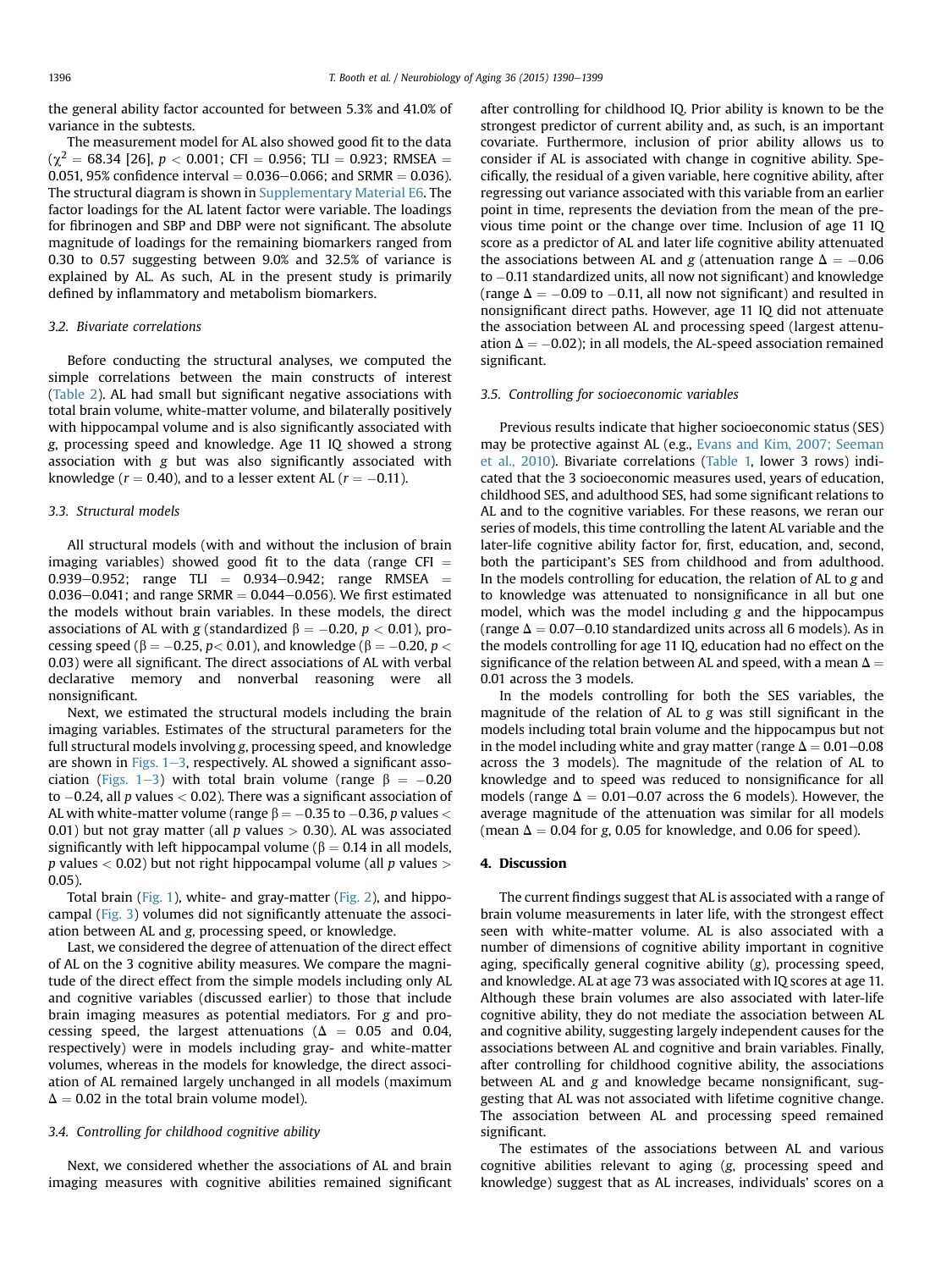wide variety of cognitive tasks decrease. Importantly, the associations of AL with processing speed and knowledge are independent of g because of the application of the bifactor model. The use of the bifactor model is a major strength of the present study. The ability to separate variance because of g from variance because of specific cognitive abilities has been argued to be crucial to our understanding of the neuroanatomic underpinnings of cognitive functioning [\(Booth et al., 2013a, 2013b; Colom and Thompson, 2011](#page-9-0)).

When we controlled for prior cognitive ability (age 11 IQ score) or educational duration, the associations of AL with both g and knowledge mostly became nonsignificant. That is, AL was not associated with these measures of cognitive change across the life course. Given that a small (although nonsignificant) effect remains, the lack of significance after controlling for prior ability or education may reflect a lack of statistical power to detect an association in the presence of limited cognitive change across the lifespan for the current sample (see [Deary et al., 2013](#page-10-0)). On the other hand, given that the prior cognitive ability and education measures reflect variables from earlier in life, these results may imply that low childhood cognitive ability or poor educational attainment leads to higher AL (perhaps via poorer decision-making ability or lower performance in educational and occupational situations leading to a more stressful life course), which is an explanation that is in agreement with other findings in the field of cognitive epidemiology ([Deary et al., 2010b\)](#page-10-0), in addition to being associated with later-life ability. Such a "common-cause" account ([Deary, 2012](#page-10-0)) would imply that AL had no causal effect on later-life cognitive ability. Our study was not able to tease apart these different causal interpretations. Future research, perhaps in samples with repeated longitudinal measures of AL beginning early in life, could come closer to understanding the causal direction of the relation, indeed, possibly the dynamic reciprocal association, between intelligence and AL through the life course.

The association between AL and processing speed remained significant after control for age 11 IQ, although it is important to note that the age 11 IQ measure (Moray House Test) does not assess processing speed after g has been removed from it (see Supplementary Material E2) and, as such, would not be expected to attenuate associations of speed with other variables.

Conversely to the results after age 11 IQ and education controls, the results after SES controls showed attenuations only of the relation of AL to speed and knowledge; the AL to g associations remained significant for 2 of the 3 models. However, even after attenuation, the AL-speed relation was still not 0 (range  $\beta$  values  $= -0.13$  to 0.17). Again, these results may be because of a lack of statistical power to detect smaller effects. Nevertheless, the finding that the AL relation to speed and knowledge behaved differently than the relation to g after SES controls warrants further investigation.

Greater AL was associated with lower total brain and whitematter volumes, but not gray-matter volume, with the strongest effect seen on white-matter volume. Previous studies have found localized reductions in gray-matter volume as a result of accumulated adversity and stress (e.g., [Ansell et al., 2012](#page-9-0)). We used only global measures of gray-matter volume that may be insensitive to localized effects. Similarly, whereas much of the research into AL, stress, and brain have implicated the hippocampus as a primary region of interest, and in the present study, the associations of AL with hippocampal volume in the left and right hemispheres were small ( $\beta = 0.09-0.14$ ), dependent on the model being estimated and fluctuated between being significant or nonsignificant at an alpha level of 0.05. Again, the small effect sizes found in the present study may be a result of the use of a global measure of volume, masking more nuanced and specific associations that have been previously noted in the published literature (e.g., [Apolstova et al.,](#page-9-0) [2012\)](#page-9-0).

Total brain and gray- and white-matter volumes were all significantly and positively associated with processing speed. Processing speed as a factor was defined by better scores on the speeded psychometric tests and quicker reaction times. As such, larger brain volumes were predictive of better speed performance. Importantly, this estimate of speed was independent of variance because of general cognitive ability. Interestingly, hippocampal volume in the left hemisphere had a significant negative association, suggesting that smaller volumes were associated with better speed performance. A similar pattern was observable with knowledge; however, the pattern of positive and negative associations was reversed. Larger left hippocampal volume was significantly associated with higher scores on knowledge, whereas smaller volumes for total brain and gray-matter volumes were associated with higher scores on knowledge. The independence of speed from general ability could, in principle, be part of the reason why a number of associations reported here differ from those reported elsewhere in the published literature.

However, a note of caution is warranted with respect to the findings of an AL association with processing speed and knowledge. The use of the bifactor model, although advantageous for decomposing variance because of general ability and specific abilities, requires a large number of cognitive tests to provide reliable estimates of the specific ability factors. The reliability of specific factor estimates can be assessed based on factor determinacies. Low determinacies suggest poorly measured constructs. In the present study, the determinacies for the specific ability factors were reasonable (range  $= 0.70-0.87$ ), but not all were strong (usually >0.80 is considered to be good). Thus, although our results suggest some intriguing associations of processing speed and knowledge with AL and brain volumes, these results will require replication. However, the estimates remain valuable as few published studies correctly control for general ability in studying specific factors of cognitive functioning (see [Booth et al., 2013a, 2013b\)](#page-9-0).

Last, and importantly, inclusion of the volumetric measures of the brain did not fundamentally attenuate the associations between AL and cognitive ability. Therefore, despite AL being significantly associated with both current brain volumes and cognitive ability, the effects of AL on cognitive ability appear independent of brain volume.

The present study has a number of strengths. We used a large sample of generally healthy older adults with a wide array of measurements of cognitive ability, the brain, and AL. Collectively, this allowed us to model and test within a structural modeling framework a number of specific hypotheses concerning the associations between these constructs. Furthermore, as a birth cohort sample, we had a natural control for much of the effect of chronological age. As has been noted, research into AL in aging is limited and a primary area for development ([Ganzel et al., 2010\)](#page-10-0), as such the robust estimates provided in the present study offer significant contribution to the literature.

There are limitations of the present study. First, the mechanisms by which AL affects the brain is clearly finer grained than can reasonably be explored using gross measures of tissue volume. A large body of research in humans and animals has focussed on understanding these mechanisms, with recent results suggesting volumetric changes in gray-matter volume, for example, may be driven by loss of dendrites ([Kassem et al., 2013](#page-10-0)). However, use of gross measure of volume can inform with respect to the potential negative health consequences of AL in later life. We used volumes of healthy tissue as variables of interest. However, within aging samples, it is important to note that volumes of healthy tissue are dependent on the volume of, for example, white-matter hyperintensities. That is, if tissue is hyperintense or has undergone atrophy, it cannot be healthy, and, therefore, our measures of healthy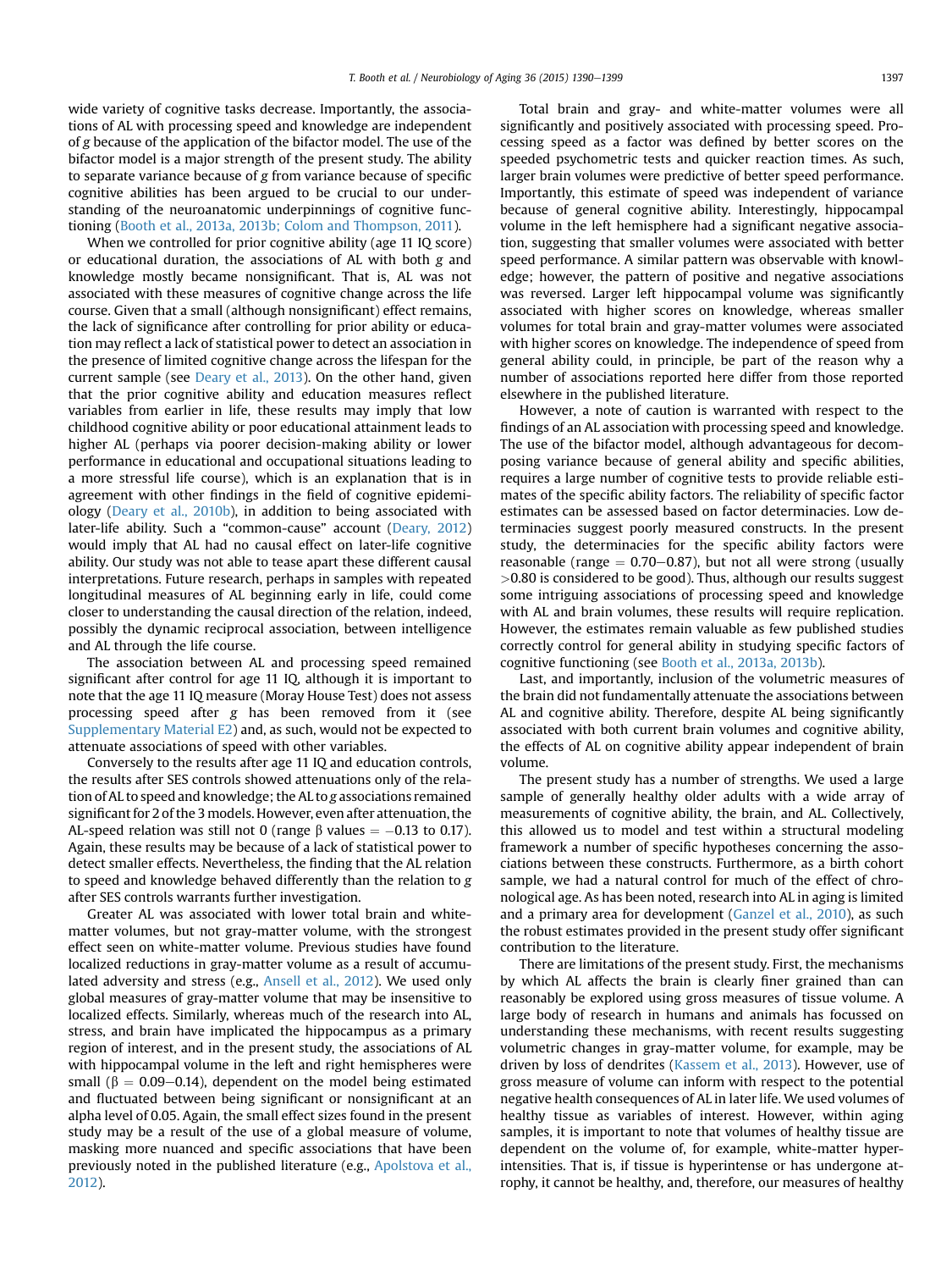<span id="page-9-0"></span>tissues may be proxies for the effects of AL on tissue integrity more generally.

In the present study, we used 10 biomarkers to assess AL. Whereas we consider the span of markers available to be suited to providing a good estimate of AL, we were not able to include markers of the sympathetic and parasympathetic nervous systems, known to be important in the stress response. Other biomarkers, including those involved in the hypothalamic-pituitary-adrenal axis, have also been included in the AL construct in some previous research ([Seeman et al., 2001\)](#page-10-0), and it would thus be of interest to test their associations with brain and cognitive measures in similar models to those tested here. Of particular interest would be the models including hippocampal volume because hippocampal structure has been found to be affected by presence of adrenal glucocorticoids (e.g., [McEwen, 2001](#page-10-0)). In addition, our biomarker measures were imperfect; for instance, our participants were not fasting at the time of the lipid measures being taken, potentially influencing those measurements, particularly LDL and triglyceride, in unpredictable ways.

In addition, because there are sex differences in the subjective and objective experience of stress (e.g., [Yang and Kozloski, 2011\)](#page-10-0), future studies with large samples should examine whether sex moderates the size of the relations among AL, the brain, and cognitive abilities.

Our sample, although large and age homogenous, was generally healthy at approximately age 70 when recruited into the study. As such, it may be possible that the current sample does not include individuals who would be at the higher end of any measure of AL across the life course and thus may show the most severe effects of AL on both cognitive ability and brain volume measures. It is, therefore, possible that the estimates reported here are underestimates of the true effect size.

Whereas the data used in the present study are rich, and we were able to include childhood cognitive ability as a covariate in our models, we were limited with respect to the number of time points available and thus were unable to fully model the changes in AL (which is theorized to represent lifetime-accumulated stress but was only measured at 1 point), brain volume, and cognitive ability across multiple time points in old age. The inclusion of childhood cognitive ability provided a proxy for a full analysis of change; however, there are a number of methodological issues with assessing change both with only 2 time points and through using residual methods. However, even if an interpretation of our results with respect to change is considered problematic, the inclusion of prior ability as an important covariate and predictor of later life ability is an obvious strength of the present study. The LBC1936 is an on-going research study, and future investigations will extend the results reported here into such longitudinal designs. Finally, future research using large samples should add to the mediation models in the present study by also analyzing moderation, asking whether AL interacts with brain volume to affect cognitive outcomes. That is, it would be useful to test, in a large study with suitable power, whether associations with AL differ across the distribution of brain volume.

A number of the parameters reported in this article have been previously published by our group. Specifically, Booth et al. (2013b) reported measurement models of AL using the same marker set as used here. Booth et al. (2013a), (2013b) reported the bifactor measurement models for g that were used in the present study. [Royle et al. \(2013\)](#page-10-0) reported the associations between total brain and white- and gray-matter volumes and  $g$  in males and females separately based on an overlapping sample from the LBC1936. Acknowledging this overlap with prior studies from our group, the current analysis focuses on the associations of AL as a multisystem summary of the accumulated effects of life stress, with both brain

volumes and cognitive ability. The models presented test-specific hypotheses derived from the research literature in a sample drawn from an aging population, a heavily under-researched population in the AL literature [\(Ganzel et al., 2010](#page-10-0)).

The present study is the first to consider AL, cognitive ability, and neuroimaging measures of a range of brain volume measurements in a large, age-homogeneous sample of older adults. The results suggest that the cumulative wear and tear on the body from a lifetime of stress responsivity, AL, is associated with both brain structure and cognitive ability in later life but not with cognitive change from childhood to the early 1970s.

#### Disclosure statement

None of the authors or their institutions have any actual or potential conflicts of interest to disclose.

## Acknowledgements

We thank the LBC1936 participants; Caroline Brett, Michelle Taylor, Zoe Morris, and Caroline Cameron for data collection; the LBC1936 Study Secretary, Paula Davies; the nurses and other staff at the Wellcome Trust Clinical Research Facility, Edinburgh ([http://](http://www.wtcrf.ed.ac.uk) [www.wtcrf.ed.ac.uk](http://www.wtcrf.ed.ac.uk)); and the radiographers at the Brain Research Imaging Centre, University of Edinburgh ([http://www.bric.ed.ac.](http://www.bric.ed.ac.uk) [uk](http://www.bric.ed.ac.uk)). This work was supported by a Research Into Ageing programme grant (to IJD and JMS) and the Age UK-funded Disconnected Mind project ([http://www.lothianbirthcohort.ed.ac.uk,](http://www.lothianbirthcohort.ed.ac.uk) to IJD, JMS, and JMW), with additional funding from the Medical Research Council (to IJD, JMS, JMW, and MEB). JMW is supported by the Scottish Funding Council through the Scottish Imaging Network: A Platform for Scientific Excellence Collaboration ([http://](http://www.sinapse.ac.uk) [www.sinapse.ac.uk](http://www.sinapse.ac.uk)). The imaging was performed at the Brain Research Imaging Centre, University of Edinburgh, a centre in the SINAPSE Collaboration. The work was undertaken in the University of Edinburgh Centre for Cognitive Ageing and Cognitive Epidemiology ([www.ccace.ed.ac.uk](http://www.ccace.ed.ac.uk)), part of the cross-council Lifelong Health and Well-being Initiative (MR/K026992/1). Funding from the Biotechnology and Biological Sciences Research Council and Medical Research Council is gratefully acknowledged.

#### Appendix A. Supplementary data

Supplementary data associated with this article can be found, in the online version, at [http://dx.doi.org/10.1016/j.neurobiolaging.](http://dx.doi.org/10.1016/j.neurobiolaging.2014.12.020) [2014.12.020.](http://dx.doi.org/10.1016/j.neurobiolaging.2014.12.020)

#### References

- [Ansell, E.B., Rando, K., Tuit, K., Guarnaccia, J., Sinha, R., 2012. Cumulative adversity](http://refhub.elsevier.com/S0197-4580(14)00836-7/sref1) [and smaller gray matter volume in medial prefrontal, anterior cingulate, and](http://refhub.elsevier.com/S0197-4580(14)00836-7/sref1)  $insula$  regions. Biol. Psychiatry 72, 57-[64.](http://refhub.elsevier.com/S0197-4580(14)00836-7/sref1)
- [Apolstova, L.G., Green, A.E., Babakchanian, S., Hwang, K.S., Chou, Y.Y., Toga, A.W.,](http://refhub.elsevier.com/S0197-4580(14)00836-7/sref2) [Thompson, P.M., 2012. Hippocampal atrophy and ventricular enlargement in](http://refhub.elsevier.com/S0197-4580(14)00836-7/sref2) [normal aging, mild cognitive impairment and Alzheimer](http://refhub.elsevier.com/S0197-4580(14)00836-7/sref2)'s disease. Alzheimer Dis. Assoc. Disord.  $26, 17-27$ .
- [Bollen, K.A., 1989. Structural Equations with Latent Variables. John-Wiley and Sons,](http://refhub.elsevier.com/S0197-4580(14)00836-7/sref3) [New York](http://refhub.elsevier.com/S0197-4580(14)00836-7/sref3).
- [Booth, T., Bastin, M.E., Penke, L., Muñoz Maniega, S., Murray, C., Royle, N.A., Gow, A.J.,](http://refhub.elsevier.com/S0197-4580(14)00836-7/sref4) [Corley, J., Henderson, R.D., Valdes Hernandez, M.C., Starr, J.M., Wardlaw, J.M.,](http://refhub.elsevier.com/S0197-4580(14)00836-7/sref4) [Deary, I.J., 2013b. Brain white matter tract integrity and cognitive abilities in](http://refhub.elsevier.com/S0197-4580(14)00836-7/sref4) [community-dwelling older people: the Lothian Birth Cohort 1936. Neuropsy](http://refhub.elsevier.com/S0197-4580(14)00836-7/sref4)[chology 27, 595](http://refhub.elsevier.com/S0197-4580(14)00836-7/sref4)-[607.](http://refhub.elsevier.com/S0197-4580(14)00836-7/sref4)
- [Booth, T., Starr, J.M., Deary, I., 2013a. Modeling multisystem biological risk in later](http://refhub.elsevier.com/S0197-4580(14)00836-7/sref5) [life: allostatic load in the Lothian birth cohort study 1936. Am. J. Hum. Biol. 4,](http://refhub.elsevier.com/S0197-4580(14)00836-7/sref5) [538](http://refhub.elsevier.com/S0197-4580(14)00836-7/sref5)-[543](http://refhub.elsevier.com/S0197-4580(14)00836-7/sref5).
- [Colom, R., Thompson, P.M., 2011. Understanding human intelligence by imaging the](http://refhub.elsevier.com/S0197-4580(14)00836-7/sref6) [brain. In: Chamorro-Premuzic, T., von Stumm, S., Furnham, A. \(Eds.\), The Wiley-](http://refhub.elsevier.com/S0197-4580(14)00836-7/sref6)[Blackwell Handbook of Individual Differences. Wiley-Blackwell, London, En](http://refhub.elsevier.com/S0197-4580(14)00836-7/sref6)[gland, pp. 330](http://refhub.elsevier.com/S0197-4580(14)00836-7/sref6)-[352.](http://refhub.elsevier.com/S0197-4580(14)00836-7/sref6)